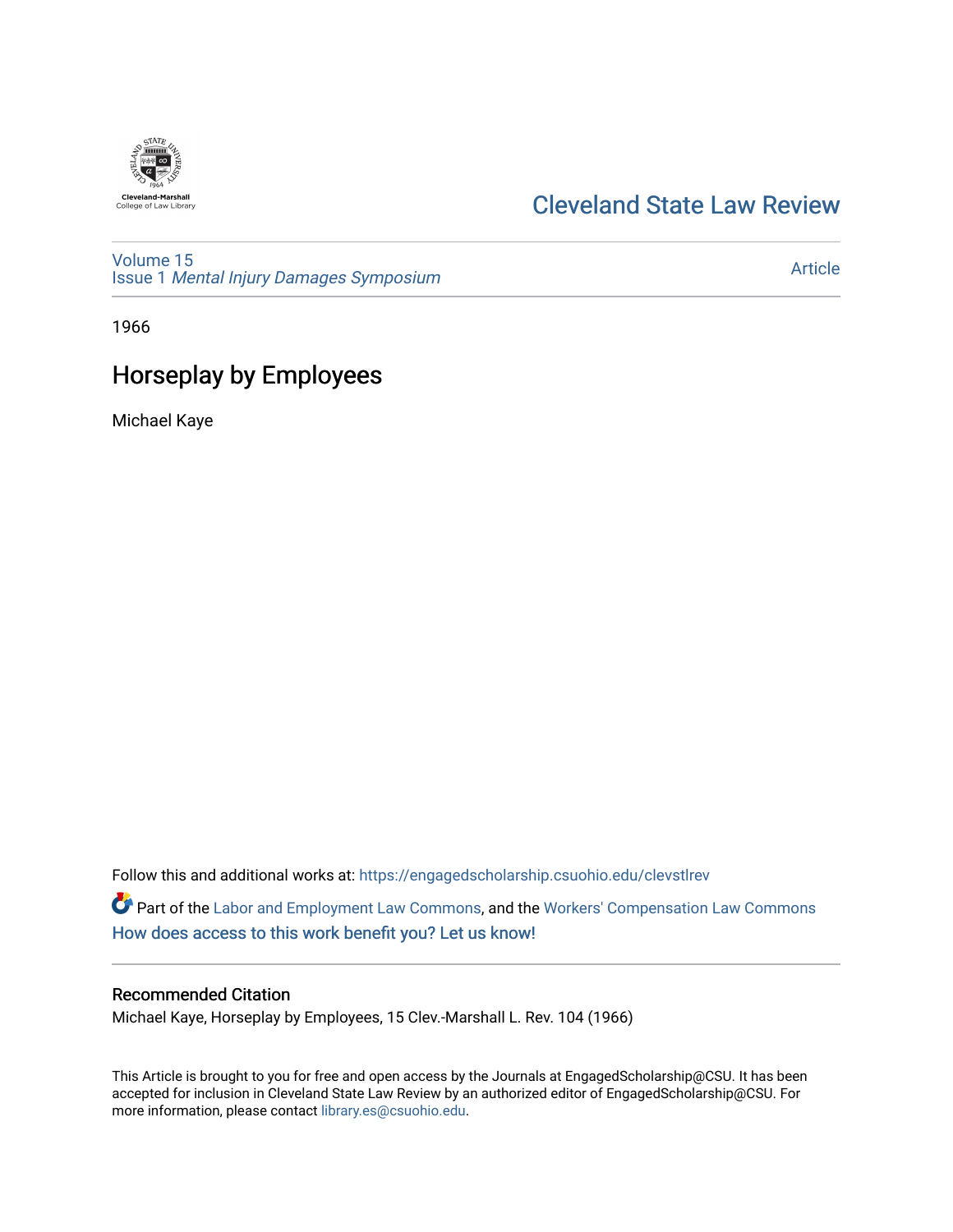## *Horseplay by Employees Michael Kaye\**

THE TREND OF AUTHORITY is strongly in favor of eliminating the aggressor defense from Workmen's Compensation law.1 The instigator, like the victim or participant in horseplay, is now likely to be compensated for his injuries resulting from sportive acts. This is looked on **by** the law as a reasonable consequence of the natural conditions of employment rather than as a deviation.<sup>2</sup> "Horseplay" is the colloquial term referring to sportive and playful acts often used legalistically to describe the conduct of employees who skylark or prank, doing injury to themselves or to others.<sup>3</sup> Sportive conduct includes assaults with or without an instrumentality furnished by the employer,<sup>4</sup> dur-

2 Secor v. Penn Service Garage, 19 N. J. 315, 117 A. 2d 12 (1955); East Ohio Gas Co. v. Coe, 42 Ohio App. 334, **182 N.** E. **123 (1932);** Crilly v. Ballou, **353** Mich. 303, 91 N. W. 2d 493 (1958); Piatek v. Plymouth Rock Provision *supra* n. *1.*

**3** Hazelwood v. Standard Sanitary Mfg. Co., 208 Ky. 618, 271 **S.** W. 687 (1925); Blaine v. Huttig Sash and Door Co., 232 Mo. App. 870, 105 **S.** W. 689 (1926); Hughes v. Tapley, 200 Ark. 739, 177 **S.** W. 2d 429 (1944); McCoy v. Easley Cotton Mills, *supra* n. 1; J. C. Hamilton Co. v. Bickel, 174 Okla. 32, 49 P. 2d 1065 (1935); Michaux v. Gate City Orange Crush Bottling Co., 205 N. C. 786, 122 **S.** E. 406 (1934); Cassel v. United States Fidelity and Guaranty Co., 115 Tex. 371, 283 **S.** W. 127 (1926); Staten v. Long-Turner Construction Co., 185 **S.** W. 2d 375 (Mo. App. 1945); Tyler-Couch Construction Co. v. Elmore, 264 **S.** W. 2d 56 (Ky. 1954); Leonbruno v. Champlain Silk Mills, 229 N. Y. 470, 128 N. E. 711 (1920).

**<sup>4</sup>**Ford v. United Fruit Co., 171 F. 2d 641 (9th Cir. 1948); United States Casualty Co. v. Hampton, 293 **S.** W. 260 (Tex. 1927); Chambers v. Union Oil Co., 199 N. C. 28, 153 **S.** E. 594 (1930); Hayes Freight Lines, Inc. v. Burns, 290 **S.** W. 2d **836** (Ky. 1956); Allsep v. Daniel Construction Co., 216 S. C. 268, 57 **S.** E. 2d 427 (1950); Southern Cotton Oil Division v. Minnie Lee Childress, supra n. 1; Diaz v. Newark Industrial Spraying, Inc., 60 N. J. S.

(Continued on next page)

<sup>\*</sup> A.B., Western Reserve University; Fourth-year Student at Cleveland-Marshall Law School of Baldwin-Wallace College.

**<sup>1</sup>** McCoy v. Easley Cotton Mills, 218 **S.** C. 350, 62 **S.** E. 2d 772 (1950); Joe N. Miles and Sons v. Myatt, 215 Miss. **589,** 61 So. 2d.390 (1952); Newell v. Moreau, 94 N. H. 439, 55 A. 2d 476 (1947); Martin v. Snuffey's Steakhouse, 46 N. J. **S.** 425, 134 A. 2d 789 (1957); Verschleiser v. Joseph Stern Son, Inc., 229 N. Y. 192, 128 N. E. 126 (1920); Petro v. Martin Baking Co., 239 Minn. 307, **58** N. W. 2d 731 (1953); Ransom v. H. G. Hill Co., 205 Tenn. 377, 326 S. W. 2d 659 (1959); Malthais v. Equitable Life Ass. Soc., 93 N. H. 237, 40 **A.** 2d 837 (1944); Swift and Co. v. Industrial Comm., 287 Ill. 564, 122 **N.** E. 796 (1919); Conrad v. Cook-Lewis Foundry, 198 N. C. 723, 153 **S.** E. 266 (1930); Southern Cotton Oil Division v. Minnie Lee Childress, 237 Ark. 909, 377 **S.** W. 2d 167 (1964); Montpetit v. Standard Shade Roller Corp., 100 N. Y. S. 2d 640 (App. Div. 1950); Sinko v. Bethlehem Steel Co., 104 Pa. Super. 357, 159 A. 230 (1932); Piatek v. Plymouth Rock Provision Co., 15 App. Div. 2d 405, 224 N. Y. S. 2d 634 (1962).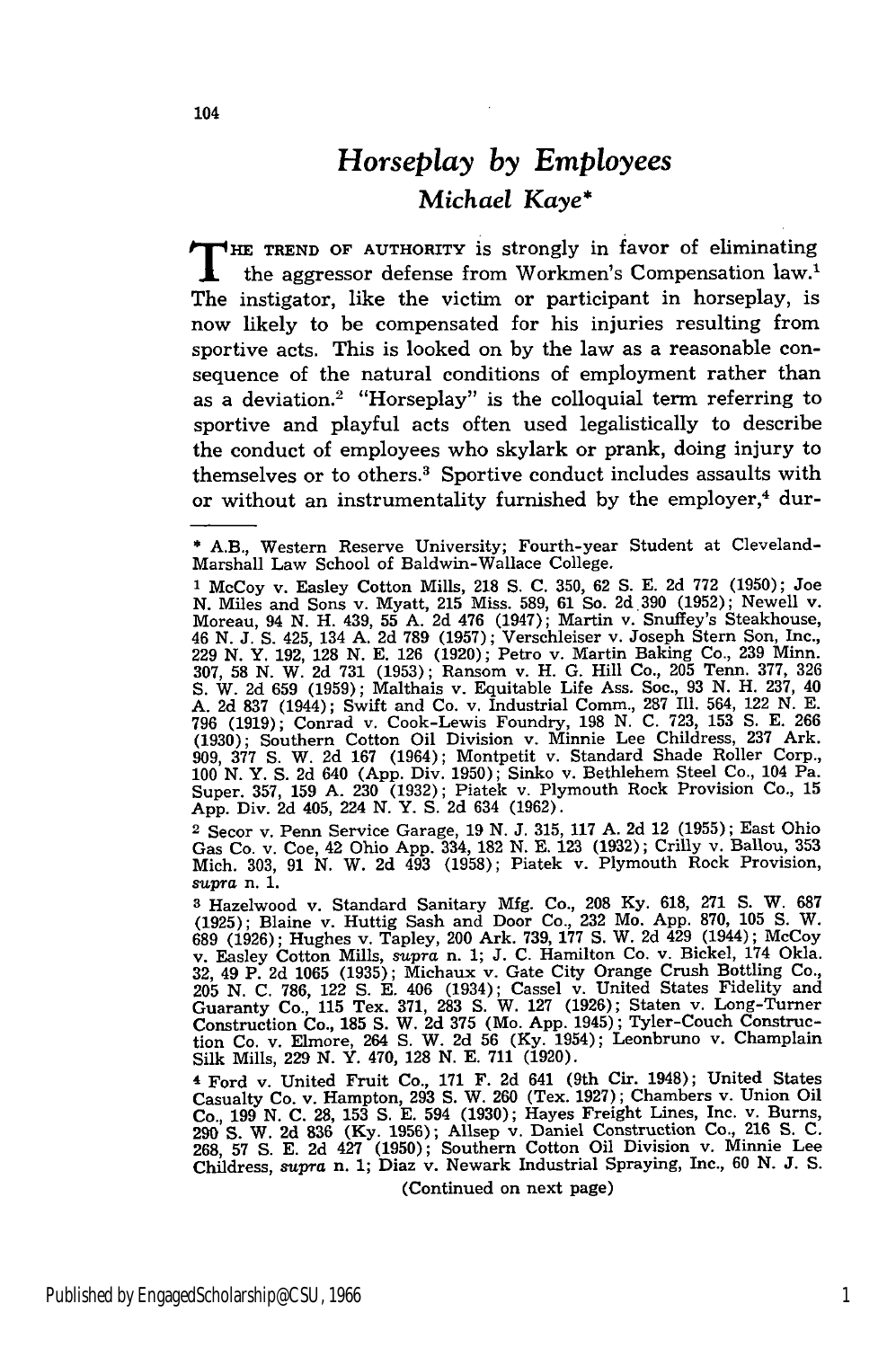ing actual working hours or in periods of enforced idleness,<sup>5</sup> before or after the close of the working day.6

The current position of the courts in deciding cases of horseplay reveals an increased understanding of the meaning of Workmen's Compensation statutes as social legislation creating new substantive rights and not merely affording new remedial rights for old substantive rights. 7 In *Crilly v. Ballou8* a teenage claimant who had lost an eye through his horseplay while at work on a roofing and siding job was compensated. In observing that Workmen's Compensation rests on the idea of status, not implied contract, and in noting that the consuming public, not charity, must foot the bill for injuries incurred in industry, the court did not bar recovery because of the "mere human failings of the workmen." The court rejected the defense that the injury was not in the scope of employment. $9$  Course of employment describes life in the industrial age and involves the conditions and relationships which produce a product. This includes the effect of the environment on the employee.10

In the case of *Malthais v. Equitable Life Assurance Society,"* the claimant of a decedent who, in initiating horseplay with an airhose, caused his own death, received an award because death was held to be the result of a risk incident to the conditions of employment. Instigation of horseplay was not such serious misconduct as to take it out of the statute.

The "in-the-course" approach was adopted in the recent Tennessee case of *Ransom v. H. G. Hill Company.12* The instigator of horseplay recovered, as his act was held to be an insubstantial deviation and the result of conditions of environment. Conditions of employment which induce horseplay are not lim-

**12** Ibid.

<sup>(</sup>Continued from preceding page)

<sup>424, 159</sup> A. 2d 462 (1960); Markell v. Daniel Green Felt Shoe Co., 161 N. Y. **S.** 1134, 116 N. E. 1060 (1917); Piatek v. Plymouth Rock Provision Co., *supra* n. 1.

**<sup>5</sup>** Stockham Pipe Fitting Co. v. Williams, 245 Ala. 570, 18 So. 2d 93 (1943); Johnson v. Loew's, Inc., 180 N. Y. S. 2d 826 (App. Div. 1958).

**<sup>6</sup>** Johnson v. Loew's, Inc., *supra* n. 5.

**<sup>7</sup>**Childstrom v. Trojan Seed Co., 242 Minn. 471, 65 N. W. 2d 888 (1954).

**<sup>8</sup>** *Supra* n. 2.

**<sup>9</sup>**Crilly v. Ballou, *supra* n. 2, at p. 497.

**<sup>10</sup>**Id., at p. 505.

**<sup>11</sup>***Supra* n. **1.**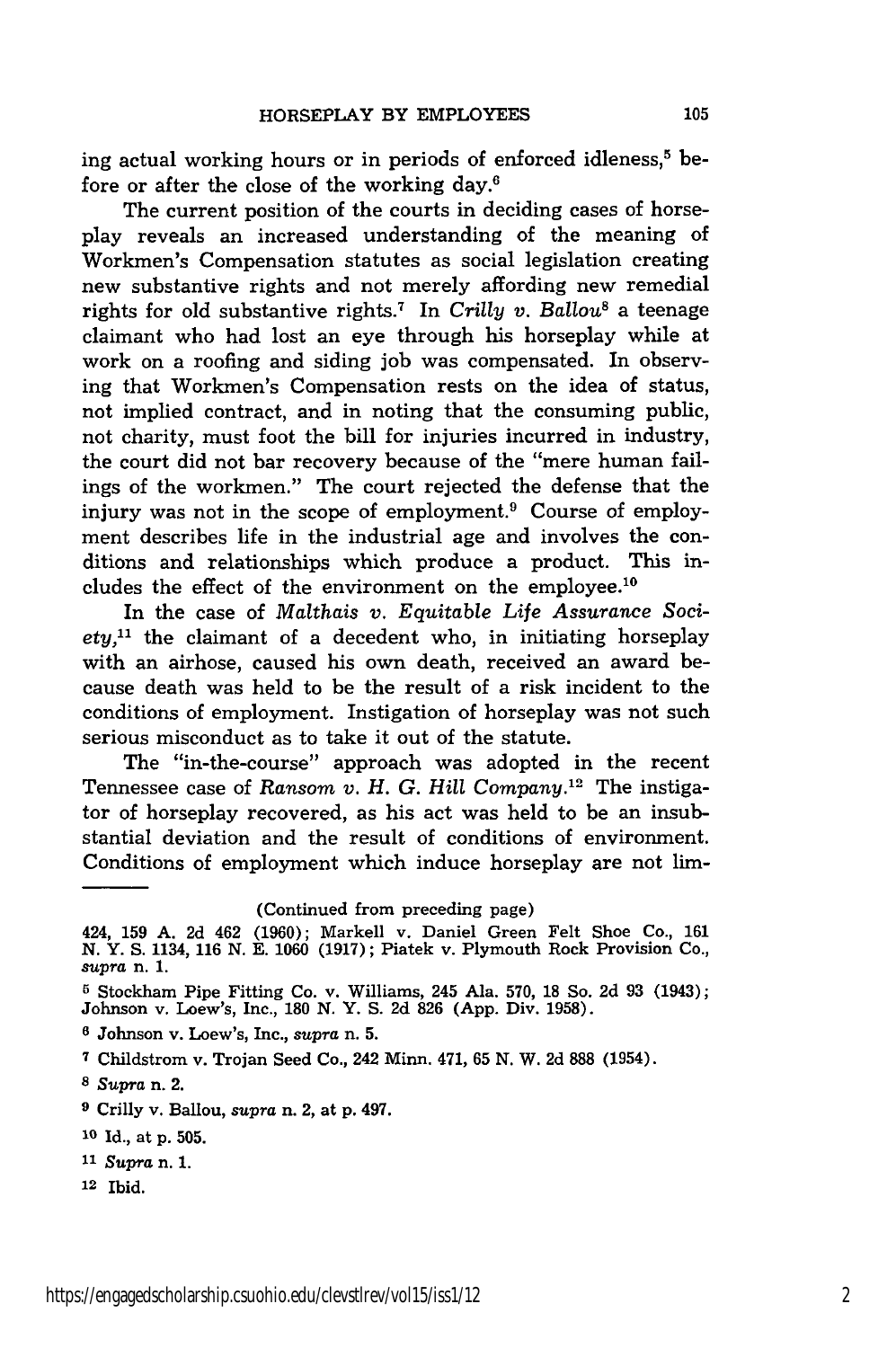ited to the pressures of a mill or factory grind. Enforced idleness may provoke horseplay, as in the 1960 case of *Johnson v. Loew's,13* where the instigator recovered on the ground that momentary indulgence in some diversion may be expected of employees. In the *Diaz* case<sup>14</sup> horseplay was viewed as a reasonable human reaction to working conditions, occurring during a minor deviation from the employment and therefore work connected. This is different from wilful or malicious assault, which would not be compensable.<sup>15</sup> The *Diaz* case requires a realistic view of reasonable human reactions to working conditions and people encountered in the course of employment. <sup>16</sup>

The case for compensation is even stronger where the risk of injury from horseplay is increased because of the nature of the work and materials being used.<sup>17</sup> Horseplay need not be limited to acts in conjunction with others, but can describe momentary and impulsive acts of the individual alone.<sup>18</sup> The trend to allow recovery for these minor acts of deviation indicates judicial interest in the consequences rather than in the exact nature of the horseplay  $act.^{19}$  Where the consequence was not intended, the claimant should recover.<sup>20</sup>

The test of relation to the employment was cited in the case of *Burns v. Merritt Engineering Co.,21* where an employee, having been induced to violate a company rule against drinking, drank a chemical resembling liquor, and was thereby injured. Victimization by a prank was held to be recognized as a peril of service although success of the prank depended on the victim's

**15** Secor v. Penn Service Garage, *supra* n. 2; Knickerbocker, Torts: Workmen's Compensation: Arising out of employment: Horseplay, 34 Cornell L. Q. 460 (1949); Cunning v. City of Hopkins, 258 Minn. 306, 103 N. W. 2d **876 (1960).**

**16 29 NACCA** L. **J. 239 (1962).**

**<sup>17</sup>**Ibid.; Socha v. Cudahy Packing Co., **105** Neb. **691, 181 N.** W. **706 (1921);** Johnson v. Loew's, Inc., *supra* n. **5;** Piatek v. Plymouth Rock Provision Co., *supra* n. **1,** at **p. 636.**

**<sup>18</sup>**Shapaka v. State Compensation Comm'r., 146 W. Va. **319, 119 S. E. 2d 821 (1961);** Boyd v. Florida Mattress Factory, Inc., **128** So. **2d 881** (Fla. **1961);** Secor v. The Penn Service Garage, *supra* n. 2; Pederson v. Nelson, 45 **N.** Y. **S. 2d 784 (App.** Div. 1944).

**19 16** NACCA L. **J. 116 (1958).**

20 Ibid.

21 Burns v. Merritt Engineering Co., 302 **N.** Y. 131, **90** N. E. **2d** 739 **(1951).**

**<sup>13</sup>***Supra* n. **5.**

**<sup>14</sup>***Supra* n. 4.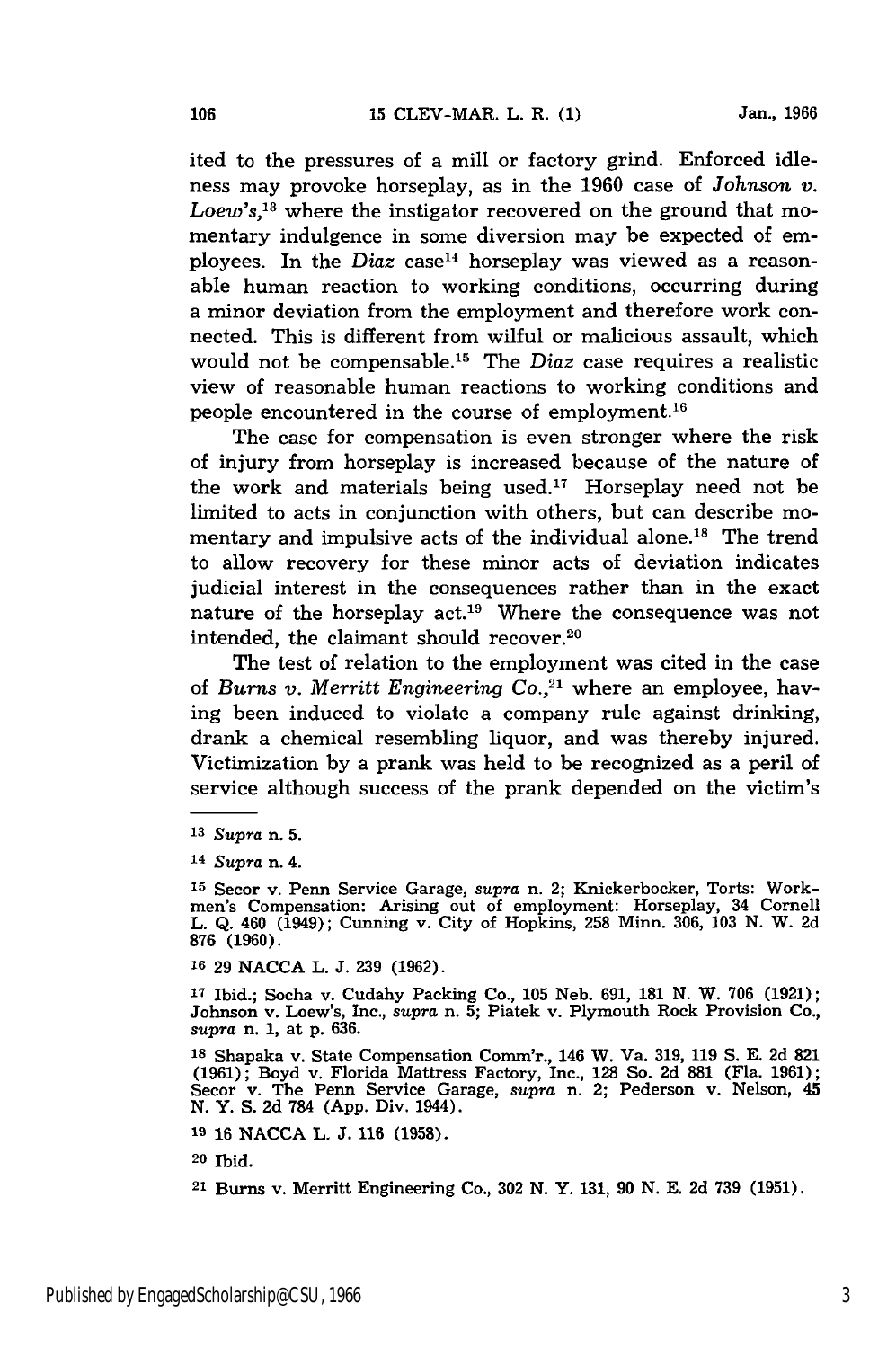willingness to break a hard and fast rule.<sup>22</sup> Relation to the employment replaced the older test of foreseeability.

The pre-requisite of employer knowledge has been considerably weakened.<sup>23</sup> As in previous cases cited, a participant in horseplay was compensated despite the fact that the employer had no knowledge of the incident.<sup>24</sup> The *Boyd* case<sup>25</sup> also refused to inject foreseeability into a non-fault.

The *Burns* case established as the sole criteria for compensation that the injury arise out of and in the course of employment. "Arising out of" refers to the origin and cause of the injury, and "in the cause of" refers to the time, place and circumstances under which the injury occurred.<sup>26</sup>

Course of employment is limited by the employee's deviation; if the deviation is so extreme in time or place as to constitute an abandonment, the injury will not be compensated. $27$ 

The fact, however, that an injury is coincidental or contemporaneous to employment is not alone a sufficient basis for an award.28 Acts of the employer may be a deciding factor as well as acts of the employee. For example, in the *Hayes* case<sup>29</sup> the court, in 1956, held that an injury due to horseplay would be compensable if the employer knew and acquiesced in the conduct which resulted in the injury. The crucial test under the "arising out of" doctrine is whether the causal effect of the environment is nullified by influences originating outside the working environment.<sup>30</sup> Although unforeseen, an injury arises out of the employment if it is a natural or reasonable incident

<sup>22</sup> Ibid.

**<sup>23</sup>**Gregory v. Lewis Sales Co. and Travelers Insurance Co., 348 S. W. 2d 743 (Mo. App. 1961); Piatek v. Plymouth Rock Provision Co., *supra* n. 1.

<sup>24</sup> Ognibene v. Rochester Mfg. Co., 298 N. Y. 85, 80 N. E. 2d 749 (1948) (dissenting opinion); Boyd v. Florida Mattress Factory, Inc., *supra* n. 18; Diaz v. Newark Industrial Spraying, Inc., *supra* n. 4; Contra, Greene v. Watson's Flagg Machine Co., 25 N. J. Misc. 146, 51 A. 2d 121 (Dep't. of Labor, Workmen's Compensation Bureau, 1947); Industrial Comm'r v. McCarthy, 295 N. Y. 443, 68 N. E. 2d 434 (1946); Hayes Freight Lines, Inc. v. Burns, supra<br>n. 4; Hazelwood v. Standard Sanitary Mfg. Co., supra n. 3; Johnson v.<br>Loew's, Inc., supra n. 5; Piatek v. Plymouth Rock Provision Co., supra n. 1 **<sup>25</sup>**Boyd v. Florida Mattress Factory, Inc., *supra* n. 18.

<sup>26</sup>*Supra,* n. 21; and, Louisville & Jefferson County Air Board v. Riddle, **301** Ky. 100, 190 **S.** W. 2d 1009 (1945).

**<sup>27</sup>**26-27 NACCA L. J. 248, 252 (1960-1961); Secor v. Penn Service Garage, *supra* n. 2.

**<sup>28</sup>**Fazio v. Cardillo, **109** F. 2d 835, 836 **(D.** C. Cir. 1940).

**<sup>29</sup>**Hayes Freight Lines, Inc. v. Burns, *supra* n. 4.

**<sup>30</sup>**Foster v. Aines Dairy Farm Co., 263 S. W. 2d 421, 429 (Mo. 1953).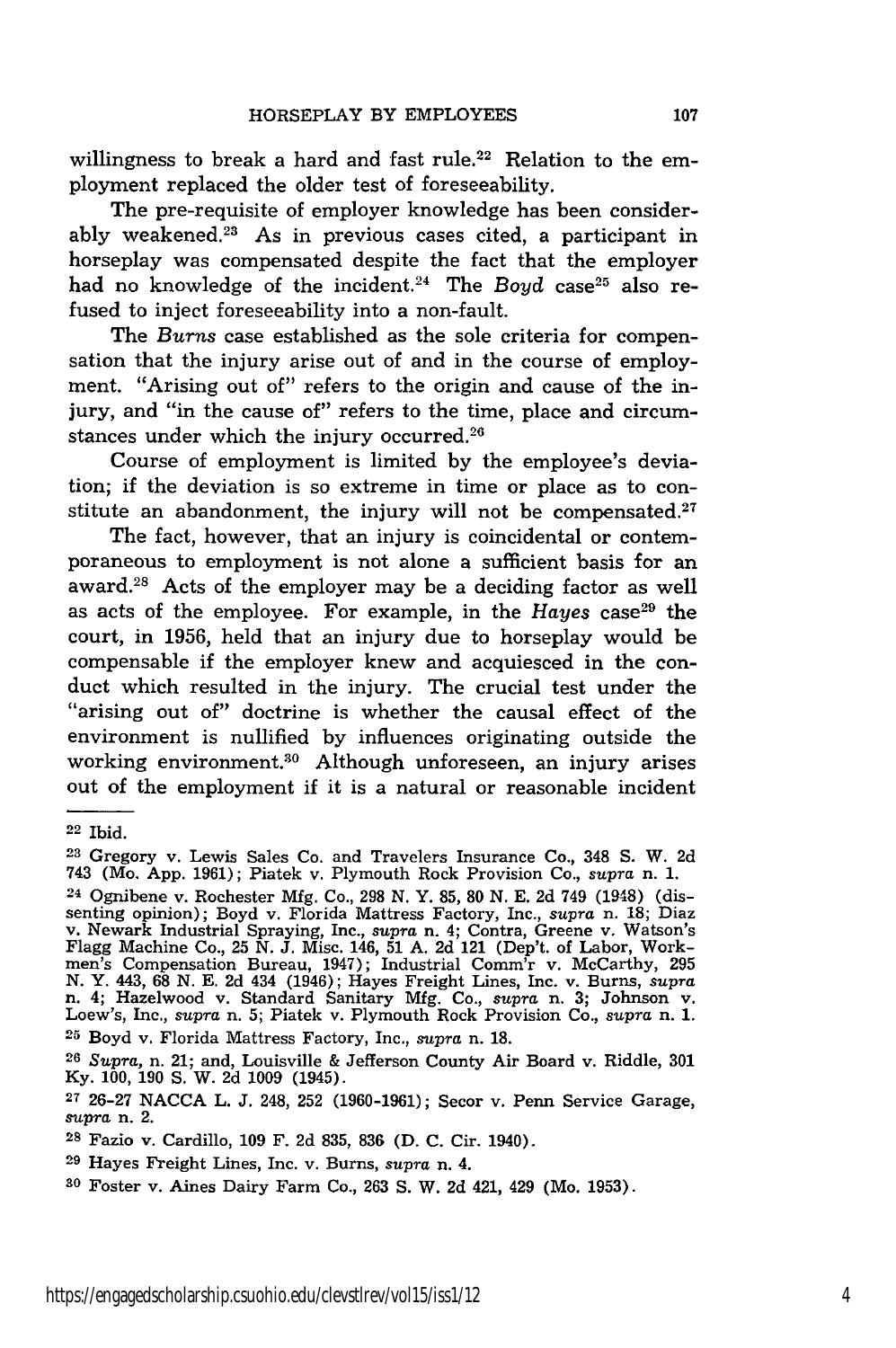of the employment. $31$  The vital question becomes: "Was the injury caused by a work-induced assault?" **32** If the reasonable man can see a connection between the working environment and the resulting injury, the assault arises out of employment and is compensable.<sup>33</sup> The causal connection is sufficiently demonstrated when the work places the instrumentability in the hands of an employee, $34$  or through judicial notice of the risks of close association as including the risk of pranks.<sup>35</sup>

Most significant of the broadened approach of horseplay cases is the trend toward eliminating the aggressor defense. Under the aggressor defense prevailing in a diminishing number of jurisdictions,36 fault concepts sometimes find their way into the compensation statutes. New York courts have allowed recovery only where the horseplay has become a regular incident of employment, and the employer has actual or constructive notice.<sup>37</sup> There is, however, recent authority to the effect that such knowledge is no longer a prerequisite.<sup>38</sup> Another approach lumps assault and horseplay together, raising the question whether or not the nature and conditions of the employment caused the act to occur.<sup>39</sup> Larson has viewed the aggressor cases as an in-the-course problem distinguishable from assault cases, the question being, was there substantial deviation from the course of employment?<sup>40</sup>

**<sup>34</sup>**Citations in note 17, *supra.*

**<sup>35</sup>**Diaz v. Newark Industrial Spraying, Inc., *supra* n. 4; Penzara v. Maffia Bros., 307 **N.** Y. 15, 119 **N.** E. 2d 570 (1954) (dissenting opinion); Southern Cotton Oil Div. v. Minnie Lee Childress, *supra* n. 1; North End Foundry Co. v. Industrial Comm'r, **251** Wis. 332, **29** N. W. 2d 40 (1947).

**<sup>36</sup>**Pacific Employers' Ins. Co. v. Division of Industrial Accidents & Safety, **<sup>209</sup>**Cal. 656, 289 P. 619 (1930), overruled on another point (California com- pensates only the innocent victim).

**<sup>31</sup>**Malthais v. Equitable Life Assurance Society, *supra* n. **1.**

**<sup>32</sup>** Horovitz, Assaults and Horseplay under Workmen's Compensation Laws, 41 Ill. L. Rev. 311, 331 (1946).

**<sup>33</sup>**Id. at 334; York v. City of Hazard, 301 **Ky.** 306, 191 S. W. 2d 239, 241 (1945); Ashley v. F-W Chevrolet Co., 222 N. C. **25,** 21 S. E. 2d 834 (1942); Caswell's Case, 305 Mass. 500, **26** N. E. **2d 328** (1940); Hanson v. Robitshek-Schneider Co., 209 Minn. 596, **297** N. W. 19 (1941).

**<sup>37</sup>** Industrial Comm'r v. McCarthy, *supra* n. 24; Lang v. Franklin Ry. Supply Co., 272 App. Div. 988, **73** N. Y. S. 2d 1 (1947), motion for leave to appeal denied, **297** N. Y. 1036, 77 **N.** E. 2d 524 (1948); Paderson v. Nelson, *supra* n. 18; Ognibene v. Rochester Mfg. Co., *supra* n. 24. **<sup>38</sup>**Piatek v. Plymouth Rock Provision Co., supra n. 1.

**<sup>39 26-27</sup> NACCA** L. **J.** 248 **(1960-1961).**

**<sup>40 1</sup>** Larson, Workmen's Compensation Law **§ 23.60 (1965).**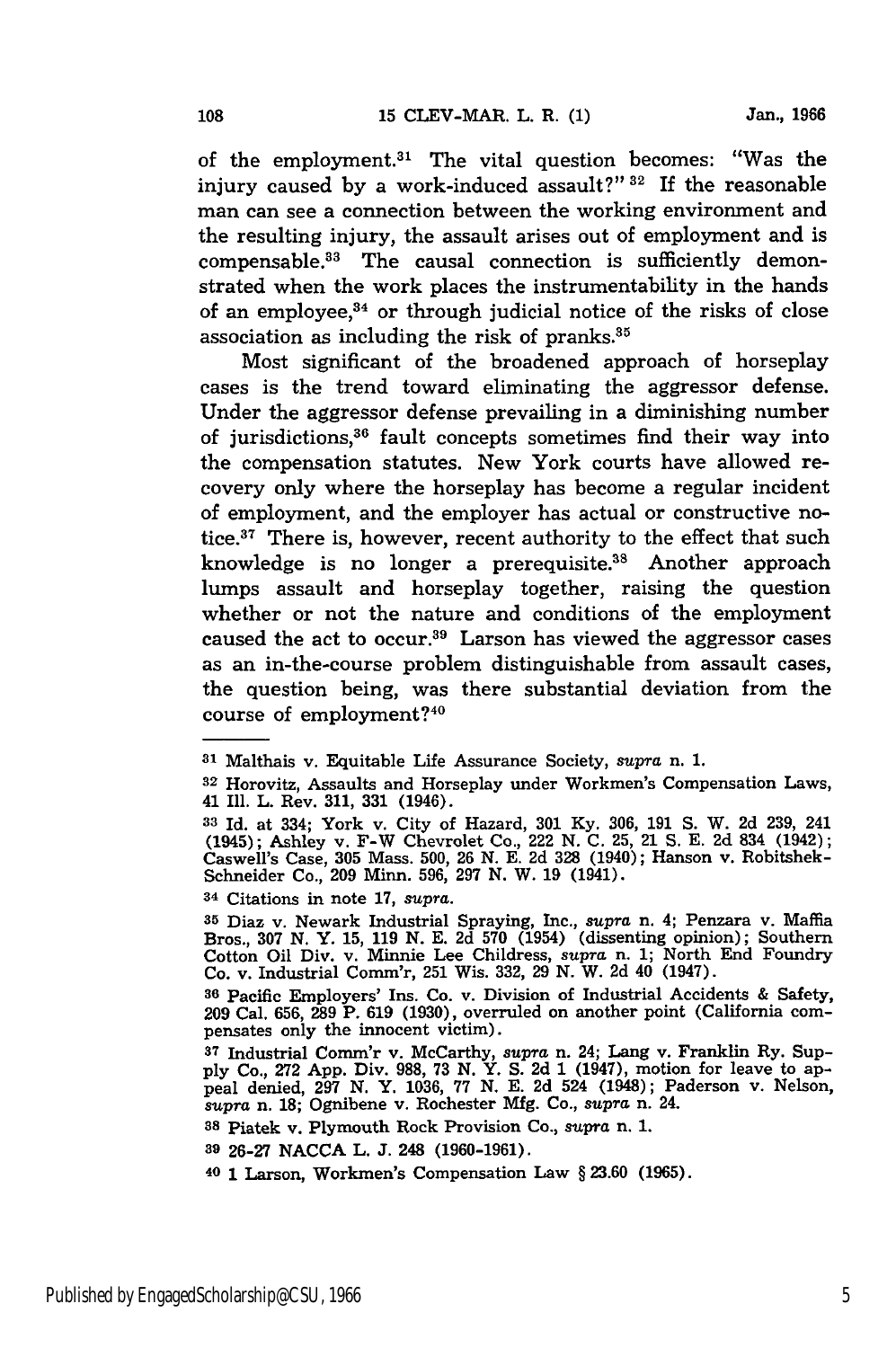The trend toward including the horseplay aggressor has been influenced by assault cases. The leading case of *Cunning v. City of Hopkins41* awarded compensation to an employee on the basis of the earlier assault case of *Petro v. Martin Baking Co.<sup>42</sup>*In the *Petro* case the court refused to deny recovery to the claimant of an employee killed in a work connected quarrel, despite the fact that he was the aggressor. The injuries were held to have arisen from the employment because the dispute stemmed from the environment and its associations.<sup>43</sup> Recognizing that the *Petro* decision had eliminated aggression in assault cases, the *Cunning* case declared that an employee's failure to realize the consequences of his foolish acts should not bar recovery, 44 and compensated a college student who injured himself while playfully obstructing the vision of the driver of a truck in which he was riding. The court declared that the injury arose out of the employment since transportation was furnished by the employer as an incident of the employment. The horseplay did not amount to wilful misconduct and emphasis was laid not on who initiated the incident but whether the nature of the incident was such that it arose out of the employment.<sup>45</sup>

Reinterpretation of the words "arising out of" and a more reasonable attempt at understanding human behavior have, it appears, led to the downfall of the aggressor-defense doctrine. To say that an accident arose out of the employment is to say that the work required the employee's presence at the point of peril, that the work placed him in a position of danger.<sup>46</sup>

It should not matter if that precise danger was foreseeable or peculiar to the particular situation.<sup> $47$ </sup> It would appear, however, that cases such as *Cunning,* while ostensibly based on the "arising out of employment" theory, are in fact using the course of employment tool. This ambiguous application of concepts may become the Pandora's box of hairline distinctions and exceptions that have plagued the compensation of participant and aggressor in horseplay compensation cases since the early decision of *Leon-*

**43** Ibid.

**47** Ibid.

<sup>41</sup>*Supra* n. 15.

**<sup>42</sup>** Supra n. **1.**

**<sup>44</sup>**Cunning v. City of Hopkins, *supra* n. **15.**

**<sup>45</sup> Ibid.**

**<sup>46 5</sup> NACCA** L. **J. 60 (1950).**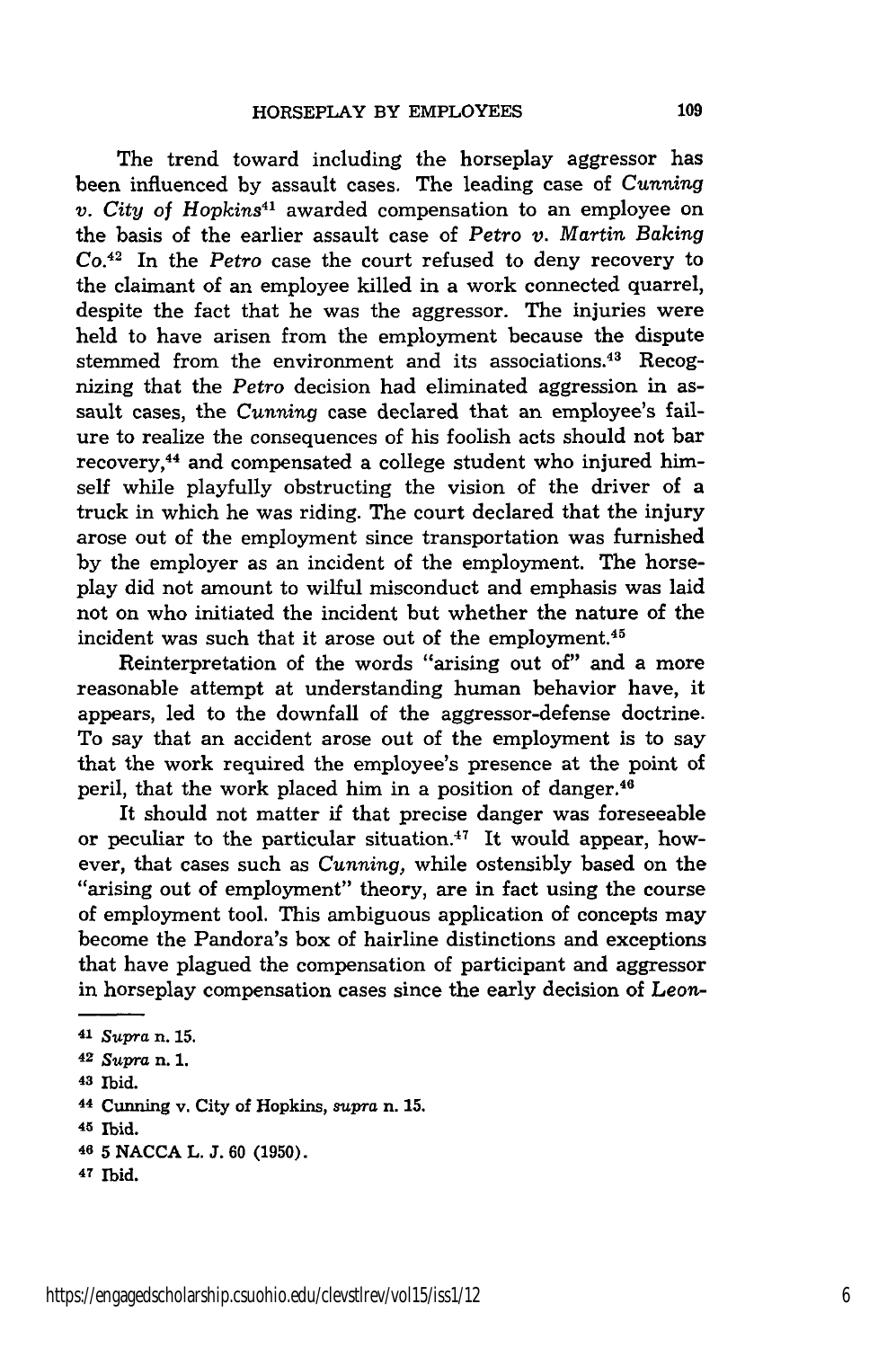*bruno v. Champlain Silk Mills.48* Under the "arising out of" concept the working environment need not be the proximate cause of the injury, but may be only one of many causes. $49$ Literal minded judges may mistake the letter of the law for its spirit. An example of such a decision is Whitehouse *v. R. R. Dawson Bridge* Co. 50 in which the decedent's claimant was denied compensation on the grounds of substantial deviation. At the worksite, but having no duties to perform, the decedent jumped into a stream to ride a log, and drowned. The court denied recovery because no duties of employment were involved.51 But was it not the employment that had brought Whitehouse to the point of peril? The injury undoubtedly arose at the time, place, and circumstances of the employment.

Wilful assaults and criminal conduct are held not to arise out of employment.<sup>52</sup> Where horseplay ends in wilful assault, is injury or death compensable as horseplay or non-compensable as wilful assault?<sup>53</sup> Where an employee left a cafeteria, in which he worked, to engage (as a result of a personal quarrel engendered by horseplay) in a fight in the lavatory with a boy working there, the court held that the injury did not arise out of the employment. The court recognized that the incident grew out of horseplay, but failed to see any causal connection to the employment.54 Where the employee at the moment of injury was not engaged in the duties of his employment, it has been held that the injury did not arise out of the employment.<sup>55</sup> This is consistent with the aggressor doctrine policy of subjectively compensating the victim and non-participant in horseplay, and denying the instigator who turned from his work to frolic.

In *Favre v. Werk Press Cloth Mfg. Co., Inc.56* the claimant

**50 382 S.** W. **2d 77 (Ky.** 1964).

**<sup>52</sup>**Long v. Schultz Shoe Co., **257 S.** W. **2d** 211, **213** (Mo. **App. 1953).**

**<sup>53</sup>**Mutual Implement & Hardware Ins. Co. v. Pittman, 214 Miss. **823, 59** So. **2d** 547, 548 **(1952)** (Where horseplay ended in wilful assault, the court found a reasonable relation to the employment).

**<sup>54</sup>**Fazio v. Cardillo, *supra* n. **28.**

**<sup>55</sup>**Stockham Pipe Fittings Co. v. Williams, 245 Ala. **570, 18** So. **2d 93** (1943); Borden v. Archer Daniels Midland Co., **187** Minn. **600,** 246 **N.** W. 254 **(1953);** Ognibene v. Rochester **Mfg.** Co., supra n. 24 (Claimant required to be en- gaged in his work for compensation).

**56 152** So. 694 (La. **App.** 1934).

**<sup>48</sup>***Supra* n. **3**

**<sup>49</sup>**Gregory v. Lewis Sales Co., 348 **S.** W. **2d** 743, 746 (Mo. **App. 1961).**

**<sup>51</sup> Ibid.**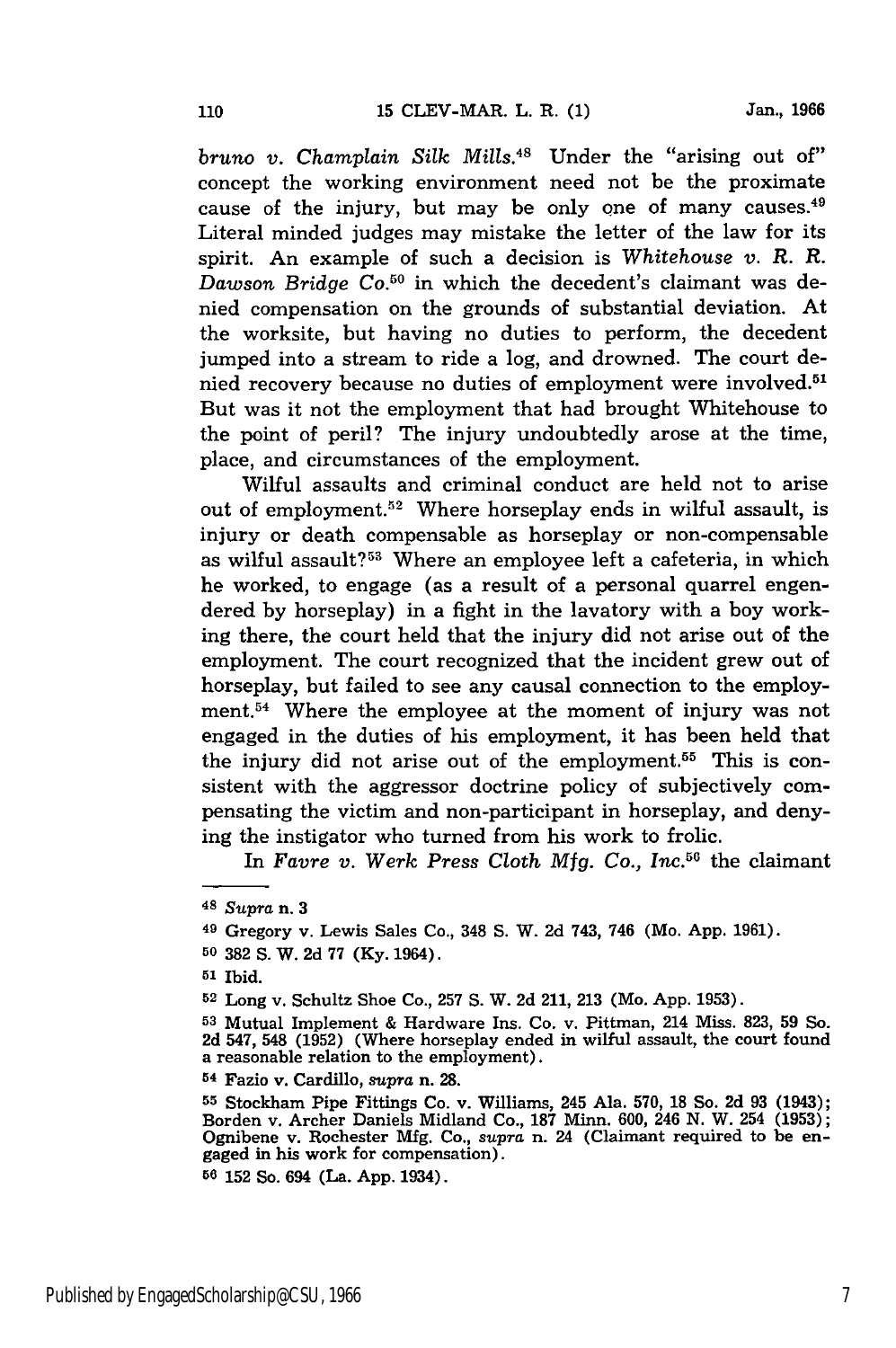was an innocent victim of the horseplay of other employees. He was compensated in that his injury arose out of the employment, the necessity of association with co-workers due to the employment providing the necessary causal connection. The court laid down tests for determining whether the injury arose out of the employment: (1) whether or not the employee was engaged in the employer's business at the time; (2) whether the necessities of the employer's business required the employee to be at the place at the time of injury. (The court in a dictum stated that the fact that the injury might have occurred had the employee gone to the same place for his own purposes was immaterial.<sup>57</sup>) These tests relate more to time and place—to course of employment-than to causation.

By relying on the course of employment criterion rather than that of "arising out of," the test of compensability will be substantial deviation in time and place rather than the vagaries of causal connection. This will be more compatible with the doctrine of horseplay which, since the *Leonbruno* case, by definition arises out of the conditions of employment. Since horseplay is a form of assault but not a wilful assault, there is no need to scrutinize the facts to find whether it arose out of the employment. The court need only consider whether the act of horseplay was more than an impulse, a momentary and inconsequential deviation from the course of employment.

The modern view of horseplay exhibits an increasing tendency to treat victims, participants, and instigators of horseplay as equally compensable. These cases tend to reject common law reasoning of foreseeability and fault, and award recovery where the injury arises out of the course of employment, irrespective of fault. In New Jersey, the harshest view which previously denied compensation in all horseplay cases<sup>58</sup> has, in the *Diaz*<sup>59</sup> and *Secor*<sup>60</sup> cases, shown strong signs of recognizing horseplay as a fact of employment. The New York view also has disengaged itself from requiring outmoded common law tests such as custom

**<sup>57</sup>Id.** at **696.**

**<sup>58</sup>**Budrevie v. Wright Aeronautical Corp., 24 N. J. Misc. 24, 45 A. 2d 453 (C. P. 1946), appeal dismissed 135 N. J. L. 46, 50 A. 2d 147 (Sup. Ct. 1946), aff'd 136 N. J. L. 198, 55 A. 2d **10** (Ct. Err. & App. 1947); Hully v. Moosbrugger, 88 N. J. L. 161, 95 A. 1007 (Ct. Err. & App. 1915); Savage v. Otis Elevator Co., 136 N. J. L. 419, 56 A. 2d 595 (Sup. Ct. 1948).

**<sup>59</sup>***Supra* n. 4.

**<sup>60</sup>***Supra n.* 2.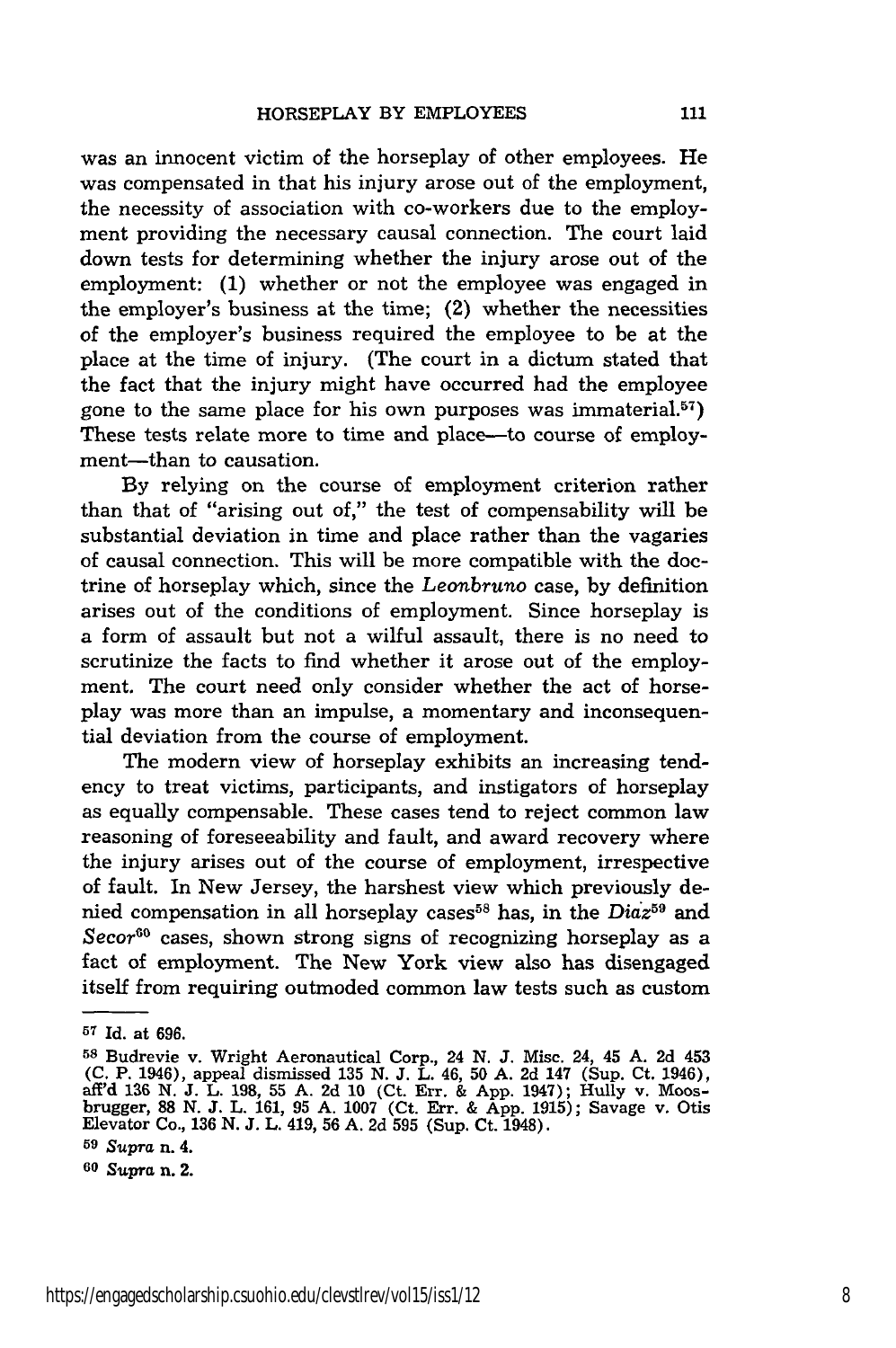and foreseeability.<sup>61</sup> California remains the most conservative forum, compensating only the innocent victim.62 The Ohio rule,<sup>63</sup> however, is in accord with the general rule, holding that playful, sportive acts of employees are reasonably to be expected from the association of men in common work. Where the employment through the environment has a causal connection with an injury to an employee, suffered in the course of employment, he is entitled to compensation. Though the leading Ohio decision requires the employee to be actually engaged in his work, this case compensated the instigator of horseplay, and rejected the aggressor defense.

### **History**

Is the modern doctrine of horseplay just? Should the skylarking, trouble-making employee profit from his wrongs? The early legal attitude towards horseplay followed the English cases which denied compensation to the innocent or nonparticipating victims of horseplay.<sup>64</sup> English courts had reasoned that injuries sustained by a servant while engaged in the actual work assigned to him did not arise out of the employment if due to the acts of fellow servants who were themselves outside the course of employment. Acts causing injury **by** a fellow servant, done through spite, malice, or a spirit of fun, or in the act of "larking," did not arise out of the employment. This was the widely held American view until the now famous decision of *Leonbruno v. Chamberlain Mill.* Some courts attempted to avoid the general rule of non-liability for skylarking by finding exceptions where the employer had notice, or where the custom of horseplay existed.<sup>65</sup> Judge Cardozo's pronouncements in the Leonbruno case,<sup>66</sup> while liberalizing the horseplay concept, also accounts for the refraction of the doctrine into rules of compensation differing when the claimant is victim, participant, or instigator. Cardozo recognized that risk of injury in the factory was not an element measured by the tendency of an act to serve

**<sup>61</sup>**Piatek v. Plymouth Rock Provision Co., *supra* n. **1.**

**<sup>62</sup>**Pacific Employers' Ins. Co. v. Industrial Acc. Comm'r., **26** Cal. **2d** 286, **158** P. **2d 9** (1945).

**<sup>63</sup>**East Ohio Gas Co. v. Coe, 42 Ohio App. 334, 182 N.E. 123 (1932).

**<sup>64</sup>**Armitage v. Lancashire & Yorkshire Ry. Co. (1902) 2 K. B. 796.

**<sup>65</sup>** Markell v. Daniel Green Felt Shoe Co., supra n. 4; Hazelwood v. Standard Sanitary **Mfg.** Co., *supra* n. **3.**

**<sup>66</sup>**Leonbruno v. Champlain Silk Mills, 229 N.Y. 470, **128** N.E. **711 (1920).**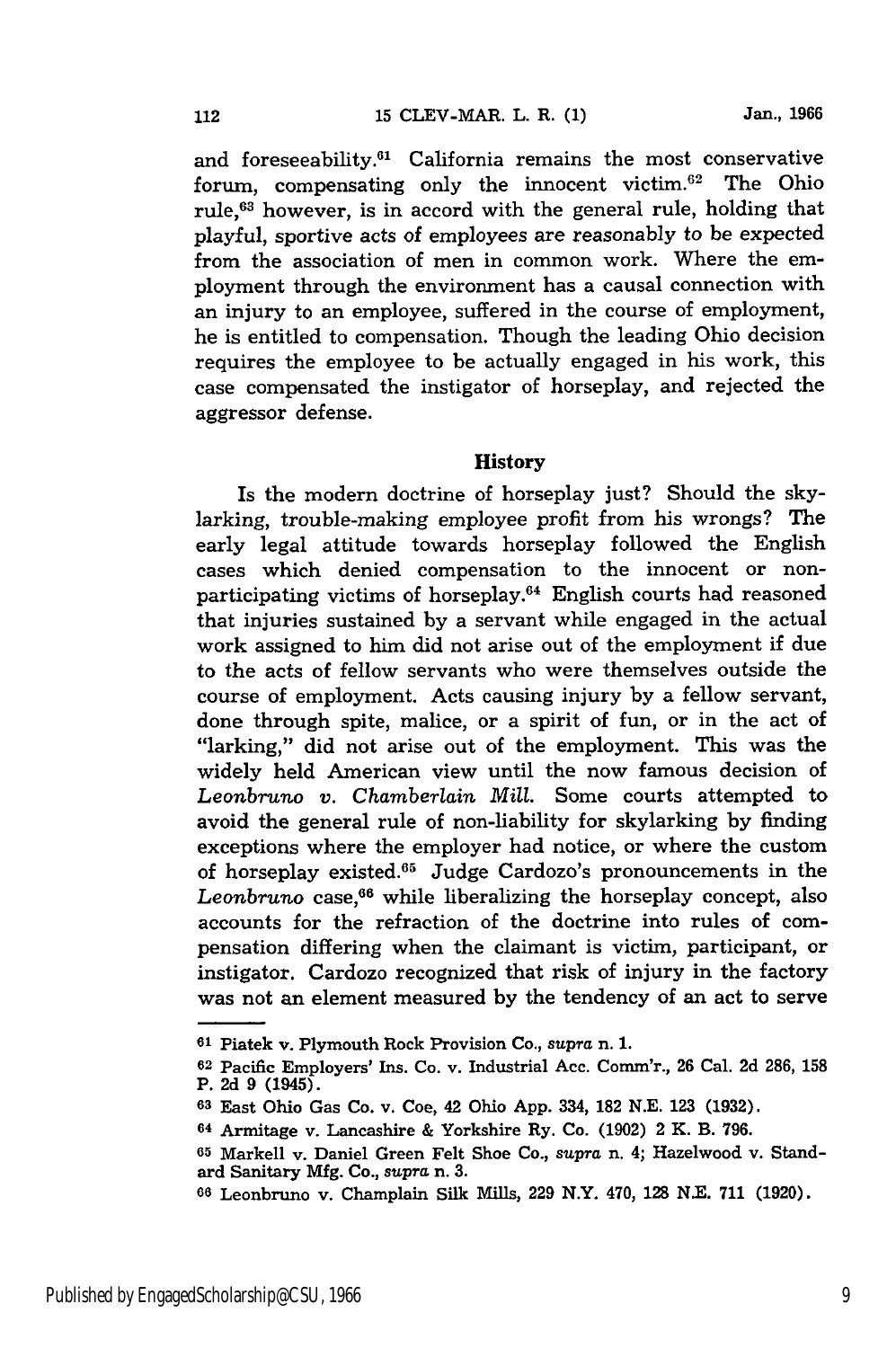the master's business. Furthermore, liability, he believed, was not contingent on fault of the master or his representatives. $67$ Cardozo discarded the agency and master-servant doctrine, for the broader "course of employment" base. The innocent victim recovered "because he was in a factory in touch with associations and conditions, inseparable from factory life. The risks of such associations and conditions were risks of the employment." **<sup>68</sup>**

Since Cardozo's opinion, courts have sought to compensate only the innocent victim.69 In speculating on the cause of this result Horovitz has said that Cardozo, seeking to make a new rule, followed the custom of "throwing a bone" to the losing employer, thereby advancing change cautiously.<sup>70</sup> Subsequently, the aggressor was denied recovery, so that he could not profit from his wrong.71 Cardozo's felicity, in the words of Frankfurter "led to lazy repetition," **72** so that a legal formula for the decision of horseplay cases was quickly established. Refusal of compensation where the claimant was an instigator was reinforced by reasoning indicative of the common law precept that one must not profit from his own wrong. The employee was not performing a duty of the employment; 73 he was not hired to start trouble;<sup>74</sup> he was not advancing any interest of the employer;<sup>75</sup> he was acting for his own wrongful purposes;<sup>76</sup> he had abandoned the employment.<sup>77</sup> Horovitz has characterized the numerous methods of sustaining the aggressor defenses as two: (a) silence on the issue, or (b) metaphysics and hairline distinctions.<sup>78</sup>

Following the *Leonbruno* case the innocent victim of horseplay usually found relief in state and federal courts. This new

- **<sup>70</sup>**Ibid.
- **<sup>71</sup>**Ibid.

**<sup>76</sup>**Ibid.

**<sup>67</sup>** Ibid.

**<sup>68</sup>** Ibid.

**<sup>69</sup>**Horovitz, supra n. 32.

**<sup>72</sup>**Tiller v. Atlantic Coastline R.R., **63 S.** Ct. 470, **87** L. Ed. **608** (1943).

**<sup>73</sup>**Stillwagon v. Callan Bros., Inc., **183** App. Div. 114, **170 N.** Y. **S.** 677 (1918). **74** Ibid.

**<sup>75</sup>**Marion County Coal Co. v. Industrial Comm., 292 Ill. 463, 127 N. E. 84, **85 (1920).**

**<sup>7</sup>**Armour and Co. v. Industrial Comm., **397 fll.** 433, 74 **N. E. 2d** 704, 706 (1947).

**<sup>78</sup>**Horovitz, *supra* n. **32,** at **359.**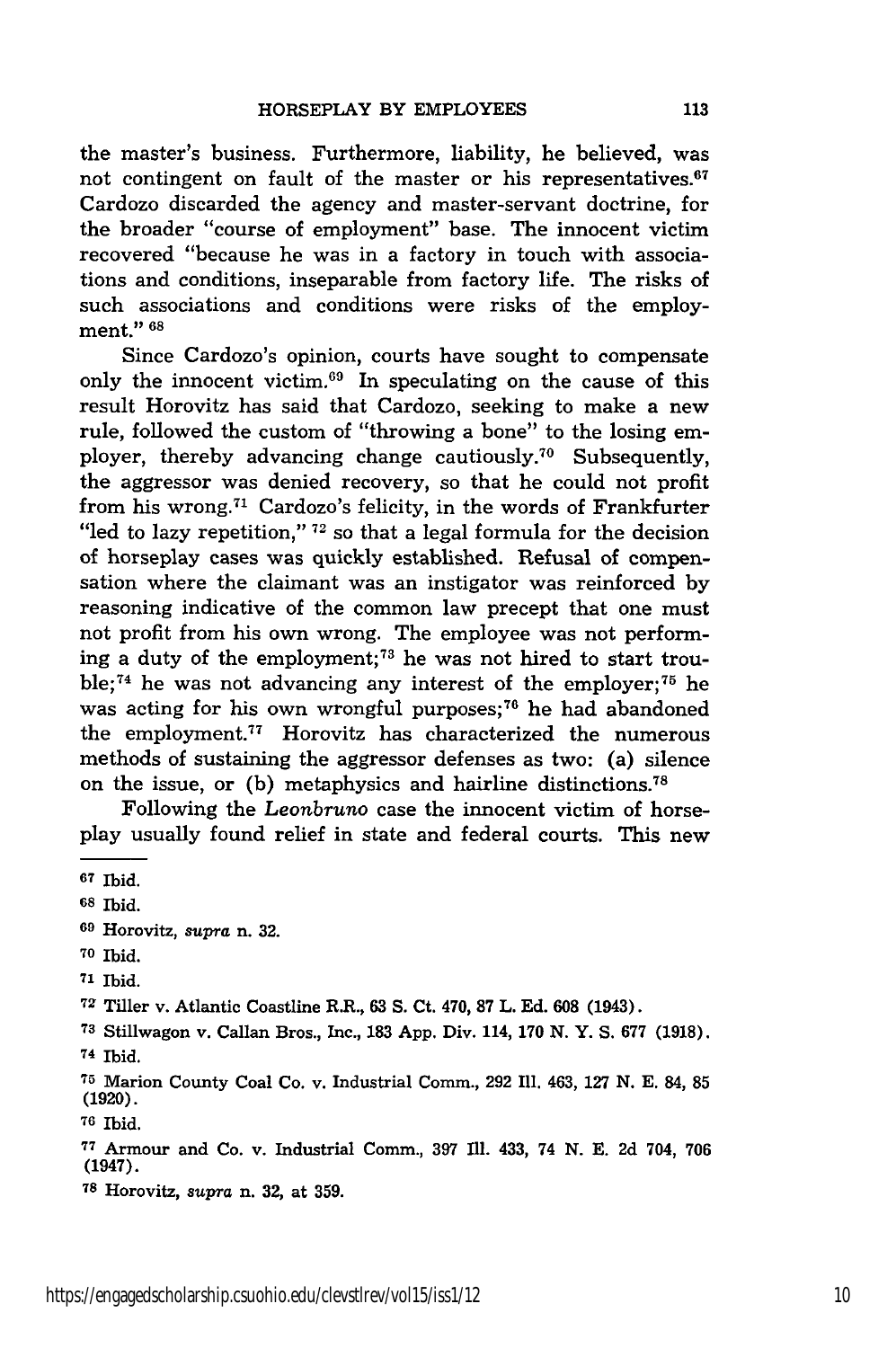view was clearly seen in the 1925 case of *Kansas City Fibre Box Co. v. Conne11. <sup>79</sup>*In this case the court read the Workmen's Compensation statute as intending to impose a duty of care on the employer, so that he would prevent horseplay. The majority rejected the view of the dissent which sought to deny the award since the claimant had failed to show evidence of custom or habit, or employer's knowledge. Furthermore, the claimant had participated voluntarily, and the injury was a direct result of the skylarking.

Where horseplay had ceased and a participant (although not the instigator) was injured, he was not precluded from recovery.<sup>80</sup> The horseplay doctrine had not yet freed itself from the vocabulary of the common law. Later cases continued to cite employer knowledge of horseplay. Knowledge of employee's horseplaying tendencies and employer negligence in allowing horseplay figured in attributing liability.<sup>81</sup> Though courts held that a participant or instigator could not recover, the claimant who could show that he had been forced to participate received compensation. Judges made more categories in a seeming effort to extend compensation. A strong tendency to avoid the aggressor defense could be seen in numerous decisions which found ways to compensate instigators and participants in horseplay.<sup>82</sup>

The common law concepts of custom and foreseeability, previously mentioned, were also aids in overcoming the aggressor defense.<sup>83</sup> More importantly, the aggressor in assault cases was being compensated where it was found that the assault was

**<sup>79</sup>**Kansas City Fibre Box Co. v. Connell, 5 F. 2d 398 (8th Cir. 1925).

**<sup>80</sup>** Miller's Independent Underwritten Co. v. Heller, **253 S. W. 853 (Tex. Civ.** Civ. 253 **S.** 200 **(Tex. Civ.** 253 **S.** 200 **(Tex. Civ.** App. 1913); Industrial Comm. of Ohio v. Wolgandt, 102 Ohio St. 1, 130 N. E. <sup>2</sup>4 (1921); Myott v. Vermont Plywood, Inc., 110 Vt. 131, 2 A. 2d 204 (1938)<br>Cassel v. United States Fidelity and Guaranty Co., *supra* n. 3; Badge:<br>Furniture Co. v. Industrial Comm., 195 Wis. 134, 217 N. W. 734 (1928).

**<sup>81</sup>**Pekin Cooperage Co. v. Industrial Board of Illinois, 277 Ill. 53, 115 **N. E. 128** (1917); Payne v. Industrial Comm., 295 Ill. **388,** 129 N. E. 122 (1920); Kokomo Steel and Wire Co. v. Irick, 80 Ind. App. 610, 141 N. E. 796 (1923); Lee's Case, 109 Conn. 413, 134 N. E. **268** (1922); Stewart v. Kansas City, 102 Kans. 307, 171 P. 413 (1919). Glenn v. Reynolds Spring Co., 235 Mich. 693, **96 N.** W. 617 (1924). Anderson v. State Industrial Comm., 155 Okla. 34, **7** P. **2d 902 (1932).**

**<sup>82</sup>**Conrad v. Cook-Lewis Foundry, *supra* n. 1; Chambers v. Union Oil Co., *supra* n. 4; Scheuller v. Armour and Co., 116 Pa. Super. 323, 176 A. 527 (1935); Stalginsky v. Waterbury Rolling Mills, 124 Conn. 355, 199 A. 653<br>(1938); Haas v. Brotherhood of Transportation Workers, 158 Pa. Super<br>291, 44 A. 2d 776 (1938); Dillon's Case, 324 Mass. 102, 85 N. E. 2d 69 (1949) **<sup>83</sup>**Dillon's Case, *supra* n. **82.**